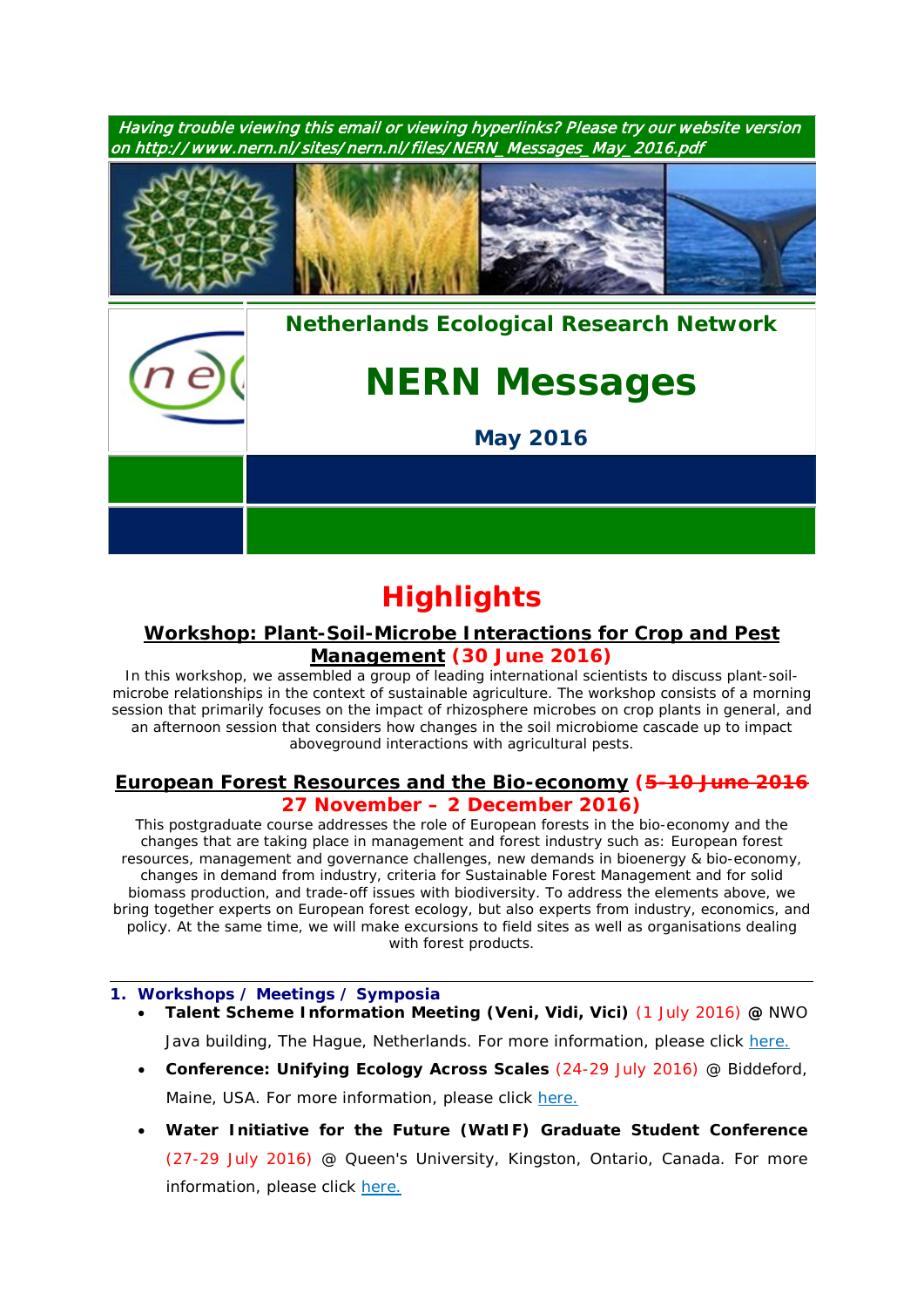- **International BioBased Economy Student SymbioSUM (IBBESS)** (28-31 August 2016) @ Wageningen University, Wageningen, Netherlands. For more information, please click [here.](http://www.wageningenur.nl/en/activity/IBBESS-Conference-2015.htm)
- **5th International EcoSummit Congress on Ecological Sustainability** (29 August – 1 September 2016) @ Montpellier, France. For more information, please click [here.](http://www.ecosummit2016.org/)
- **European Ecosystem Services Conference** (19-23 September 2016) @ Antwerp, Belgium. For more information, please click [here.](http://www.esconference2016.eu/)
- **10th INTECOL International Wetlands Conference** (19-24 September 2016) @ Changshu, China. For more information, please click [here.](http://www.intecol-10iwc.com/EN/Index.aspx)
- **Sfécologie2016, the 2016 International Conference of the French Ecological Society** (24-28 October 2016) @ Marseille, French. For more information, please click [here.](http://sfecologie2016.sciencesconf.org/)
- **International Conference Functional-Structural Plant Modeling** (7-11 November 2016) @ Qingdao Holiday Inn Expo, Qingdao, China. For more information, please click [here.](http://www.fspma2016.net/dct/page/1)
- **Forests & Livelihoods: Assessment, Research, and Engagement (FLARE) Meeting** (2-5 December 2016) @ University of Edinburgh, United Kingdom. For more information, please click [here.](http://www.forestlivelihoods.org/flare-meeting-2016)

#### **2. Courses**

- **Summer school: Individual- and agent-based modeling** (30 June 8 July 2016). For more information, please click [here.](http://www.forst.tu-dresden.de/summerschool)
- **Summer Institute in Food Safety and Security** (3-22 July 2016). For more information, please click [here.](https://www.pe-rc.nl/sites/default/files/SummerMannaA4_2016.pdf)
- **Sustainable food production** (4-8 July 2016). For more information, please click [here.](http://www.utrechtsummerschool.nl/courses/science/future-food-utrecht-sustainable-food-production)
- **The FSD Course 2016: Analysis and Design of Sustainable Agricultural Systems: Concepts, Methods and Applications to Mediterranean and Tropical systems** (12-16 July 2016). For more information, please click [here.](http://www.nern.nl/sites/nern.nl/files/FSDCourse_2016_Flyer_V2.pdf)
- **Climate-Smart Agriculture: from fundamentals to application** (21-26 August 2016). For more information, please click [here.](https://www.pe-rc.nl/Climate-Smart-Agriculture)
- **Soil-Landscape Modelling** (3-7 October 2016). For more information, please click [here.](https://www.pe-rc.nl/soil-landscape-modelling)
- **Uncertainty Propagation in Spatial Environmental Modelling** (5-9 December 2016). For more information, please click [here.](https://www.pe-rc.nl/node/19166)